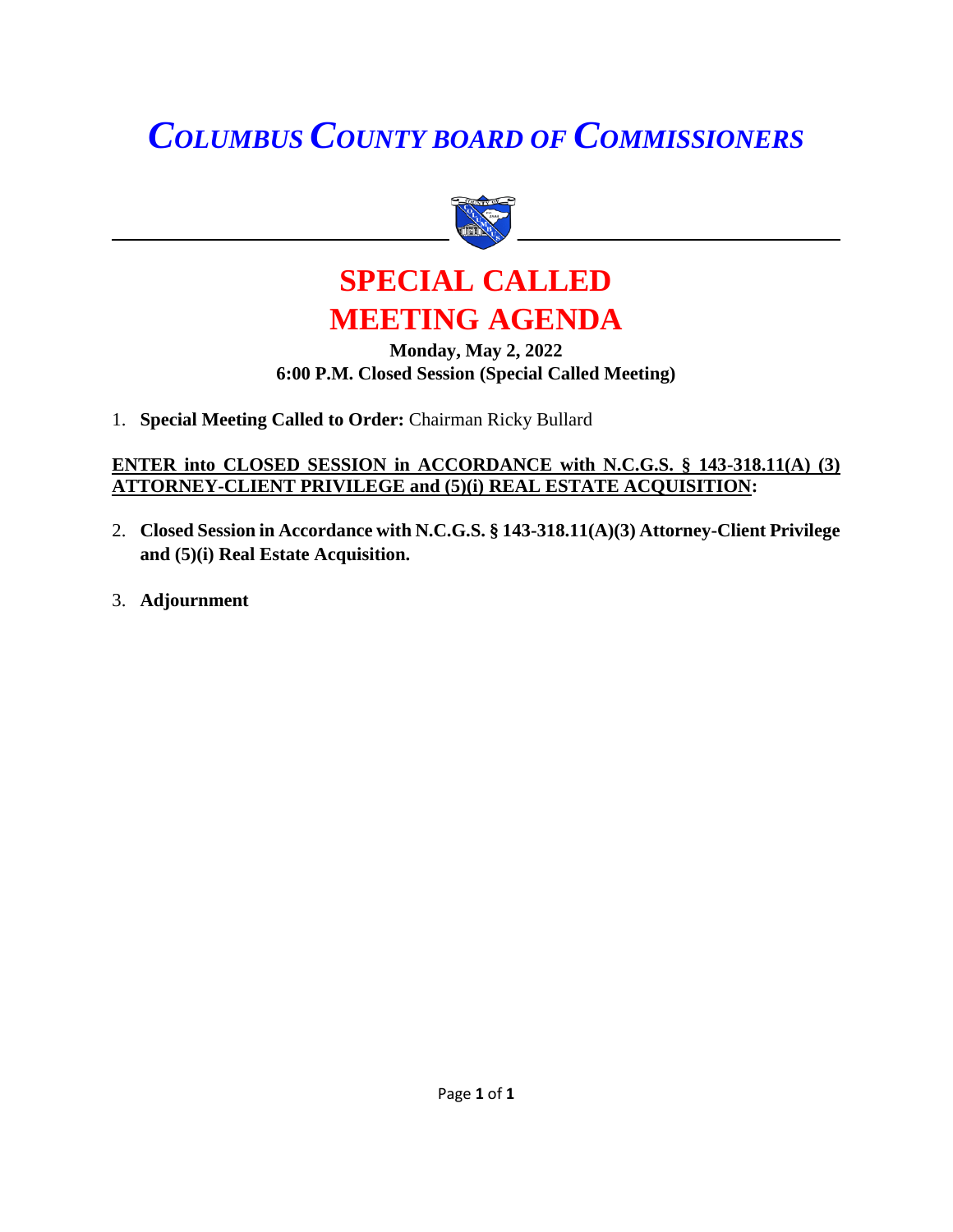# *COLUMBUS COUNTY BOARD OF COMMISSIONERS*



## **AGENDA**

**Monday, May 2, 2022 5:00 P.M.** County Manager Eddie Madden's One Year Anniversary Appreciation **6:00 P.M.** Special Called Meeting Closed Session **6:30 P.M.** Regular Session

- 1. **Meeting Called to Order:** Chairman Ricky Bullard
- 2. **Invocation:** Commissioner Chris Smith
- 3. **Pledge of Allegiance:** Commissioner Brent Watts
- 4. **Board Minutes Approval:** A. April 18, 2022 USDA Workshop B. April 18, 2022 Regular Session
- 5. **Approval of May 2, 2022 Agenda:**
- 6. **Public Input**
- 7. **Parks & Recreation – Approval of Agreement with Trillium Health Resources for Professional Services:** Cindy Ehlers, Chief Operating Officer with Trillium and Julie Strickland, Parks and Rec Director, are requesting Board Approval. The Agreement allows funding (not to exceed \$500,000) from Trillium for an inclusive playground on County owned land. There is no cost and/or match for this project. **Pages: 01-06 (Cindy Ehlers and Julie Strickland will be present to explain and answer any questions the Commissioners may have.)**
- 8. **Employee Spotlight – Paulette Varnam:** County Manager Eddie Madden will spotlight Columbus County Attorney's Office Paralegal Ms. Paulette Varnam. **Pages: 07-08 (Eddie Madden will be present to explain and answer any questions the Commissioners may have.)**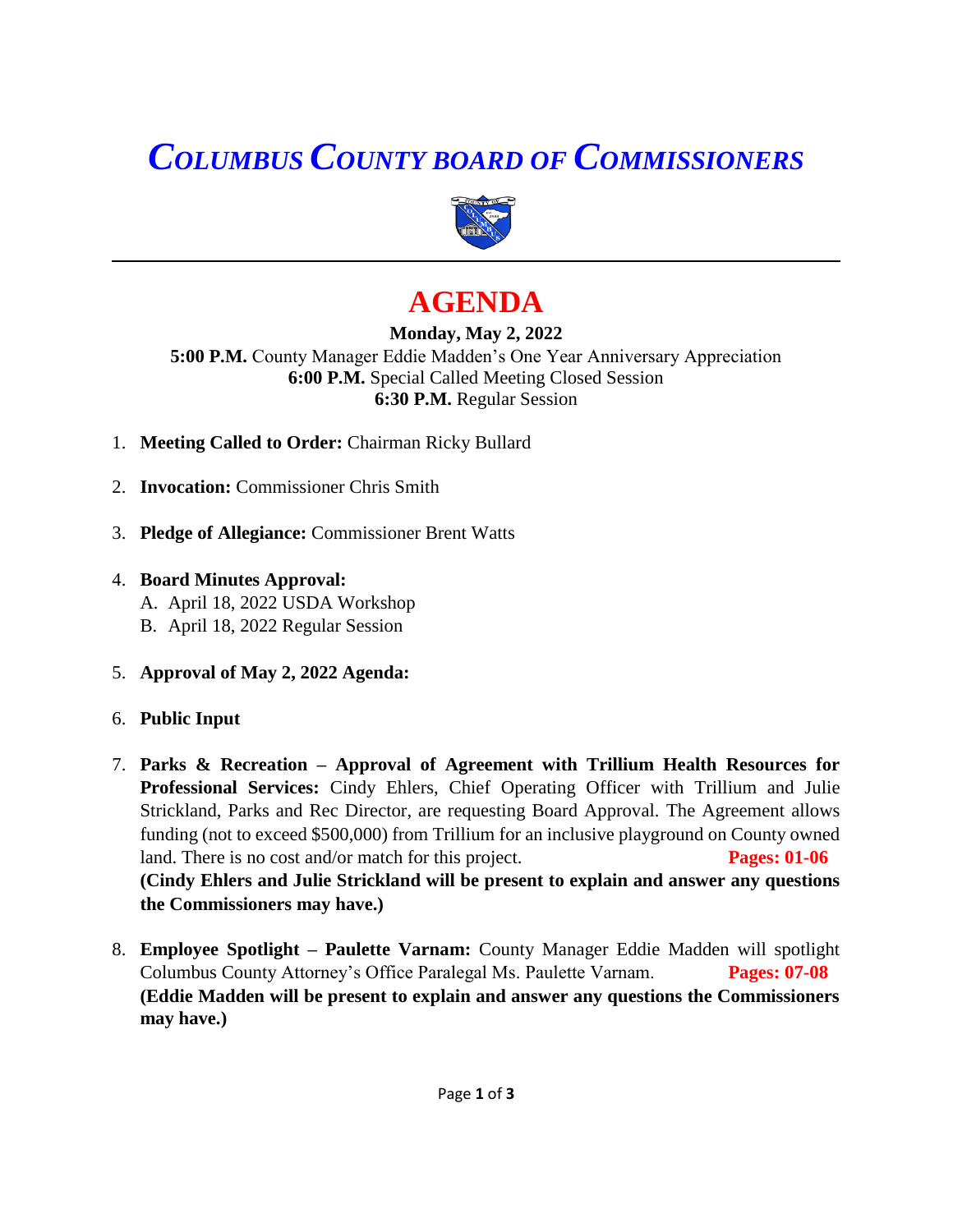- 9. **Proclamation – Approval of Motorcycle Safety Awareness Month Proclamation:** Ms. Angela Norris is requesting Board Approval and Adoption. **Pages: 09-10 (Angela Norris will be present to explain and answer any questions the Board may have.)**
- 10. **Proclamation – Approval of Loyalty Day Proclamation:** Ms. Angela Norris is requesting Board Approval and Adoption. **Pages: 11-12 (Angela Norris will be present to explain and answer any questions the Board may have.)**
- 11. **Proclamation– Approval of Proclamation of Appreciation for ADR Fire-Rescue, Inc.:**  The Commissioners wish to show appreciation to ADR Fire-Rescue, Inc. for their efforts in the community. **Pages: 13-14 (Commissioner Lavern Coleman will be present to explain and answer any questions the Commissioners may have.)**
- 12. **Proclamation – Approval of Proclamation of Appreciation for Buckhead Volunteer Fire & Rescue:** The Commissioners wish to show appreciation to Buckhead Volunteer Fire & Rescue for their efforts in the community. **Pages: 15-16 (Commissioner Lavern Coleman will be present to explain and answer any questions the Commissioners may have.)**
- 13. **Economic Development – Approval of Capital Project Ordinance:** Dr. Gary Lanier, Director, is requesting Board Approval for a Brownsfield EPA Grant in the amount of \$600,000 as a capital project pursuant to G.S. 159-13.2. **Pages: 17-19 (Gary Lanier will be present to explain and answer any questions the Commissioners may have.)**
- 14. **Appointments/Re-Appointments/Replacements:** Staff is requesting appointments, reappointments or replacements to the following boards, committees and councils.

| Legend: EB          | $=$ Entire Board            |
|---------------------|-----------------------------|
| <b>Listed Zone#</b> | $=$ Individual Commissioner |
|                     |                             |
|                     |                             |

| <b>Zone I:</b>   | <b>Jerome McMillian</b> | <b>Zone V:</b>   | <b>Brent Watts</b>         |
|------------------|-------------------------|------------------|----------------------------|
| <b>Zone II:</b>  | <b>Chris Smith</b>      | <b>Zone VI:</b>  | <b>Ricky Bullard</b>       |
| <b>Zone III:</b> | Giles E. Byrd           | <b>Zone VII:</b> | <b>Charles T. McDowell</b> |
| <b>Zone IV:</b>  | <b>Lavern Coleman</b>   |                  |                            |

| <b>COMMITTEE</b> | $ZONE/EB$   $PERSON(S)$ | <b>EXP. DATE</b> |
|------------------|-------------------------|------------------|
| Animal Control   | Johnny Worley           | 05/21/2022       |